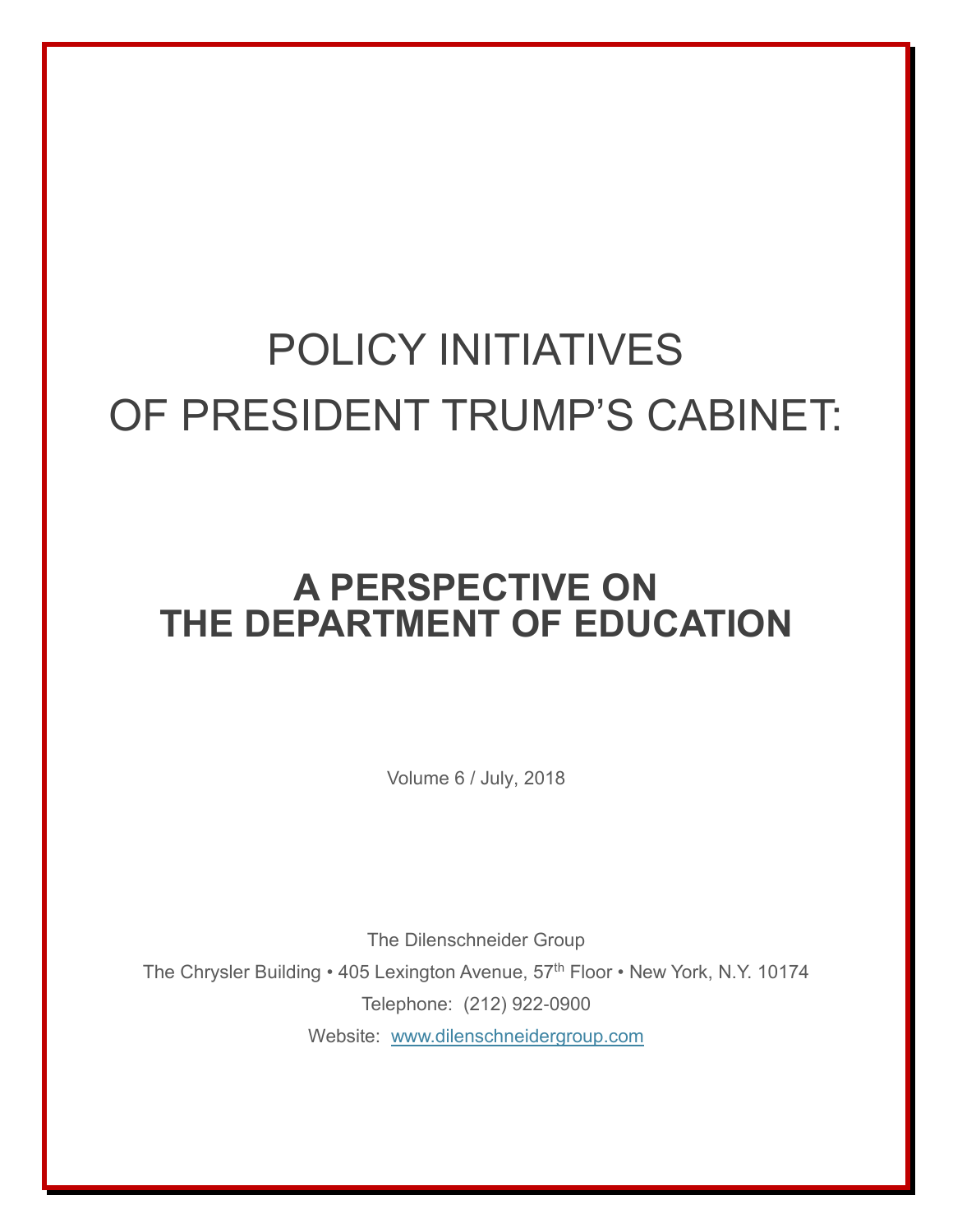*The Trump Administration is now in its second year in office, and extensive changes are being made by both the White House and the major agencies. Every month, for your*  background information, we are issuing a special report on one area of change. Here is the *sixth report, on education.* 

A number of Republican presidents and presidential candidates have wanted to shut down the Department of Education.

The arguments over the years have been basically the same: Education is the prerogative of the states; local school boards should determine the educational standards in their communities; the education bureaucracy is too unwieldy. But that very bureaucracy, backed by the teachers' unions, has stymied efforts to weaken or even shut down the department. In fact, President Reagan saw it grow during his two terms in office.

The Trump administration, however, may succeed in changing the face of education in America beyond the expectations of even its most ardent supporters by privatizing much of the system through school vouchers and charter schools.

Whatever differences of opinion there may be over that policy, however, there is bipartisan agreement about the need for more vocational education in America. President Trump has just signed a \$1 billion renewal of the Career and Technical Education Act which will provide grants for students to get on-the-job training in technical fields that need skilled workers. The CTE Act was first approved in 2006, and its unanimous passage by the House and Senate last week was the first time it has been renewed in 12 years.

Secretary of Education Betsy DeVos is a billionaire heiress, philanthropist and devout Christian conservative with a lifelong interest in changing education and was tapped to join President Trump's cabinet. She argues that monopolistic public education is a dead-end for too many students. And she has been quoted by Politico as saying her mission in education is to "advance God's kingdom."

Secretary DeVos is a fierce advocate for charter schools, dismissing critics who say they take money away from public schools, are insufficiently regulated and turn away from the American principle that every child deserves a free public education. That is why she calls public schools "government schools."

The American Civil Liberties Union has argued that the diversion of taxpayer money into private and parochial schools violates the separation of church and state. But a number of judges have disagreed. The Supreme Court last year held that public money may be spent on religious school facilities. There are now charter schools in 43 states, with more pending.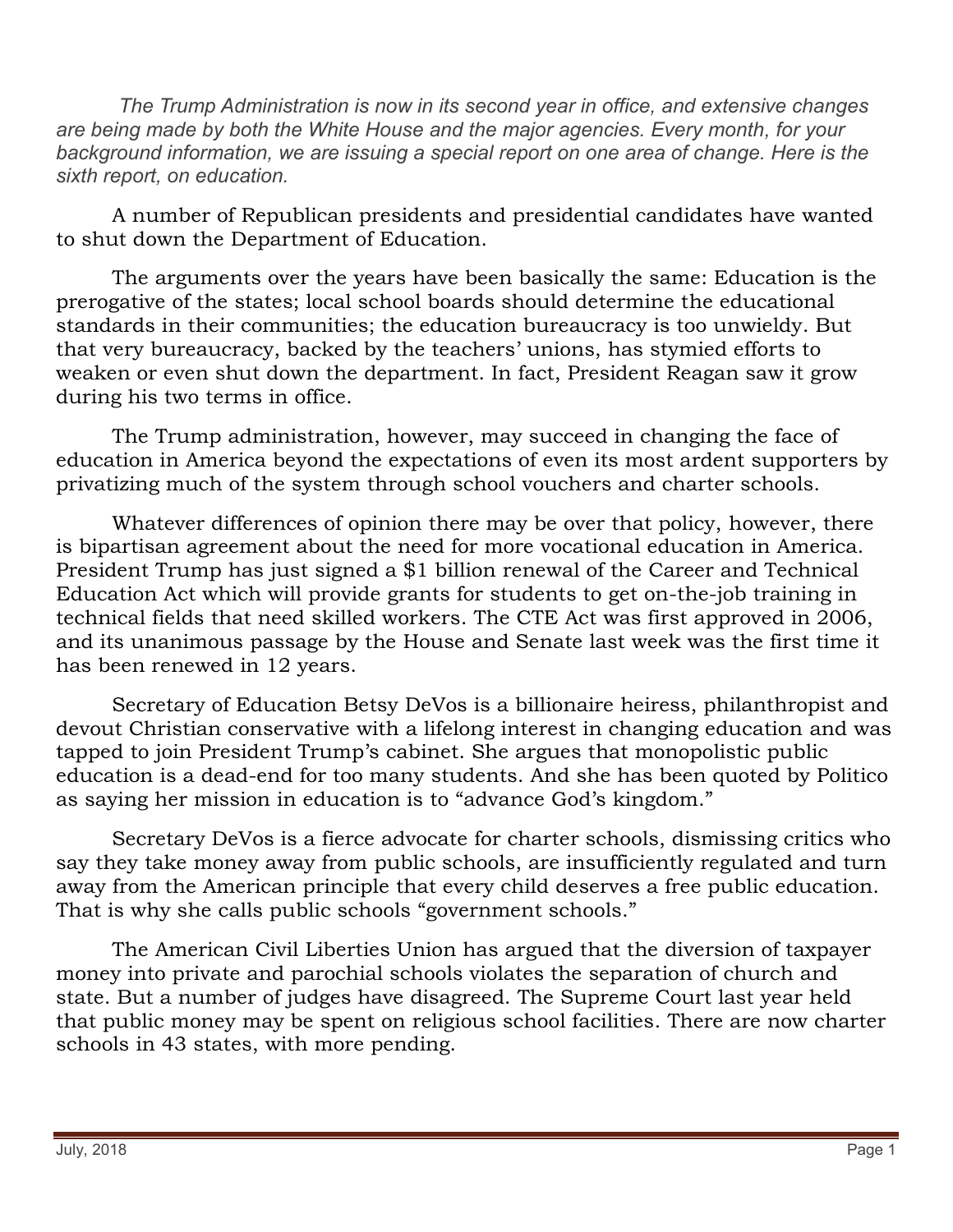Secretary DeVos is supported by many Republicans in her efforts to remake American education. Countless business leaders have complained that the system is no longer producing graduates with the skills needed in today's global economy.

The respected Pew Research Center says American children are in the middle of the pack globally when schools are ranked in science, math and reading. The National Assessment for Educational Progress recently reported that after years of rising, fourth and eighth grade math scores declined. The Program for International Student Assessment ranks the U.S. 31st in math literacy and 23rd in science among 15-year-old students.

In 2013, the U.S. spent more per student—\$15,700—than any other country; 70 percent was public money, 25 percent came from parents, the rest was private money. Nevertheless, the best educated students in the world are found in Singapore, Hong Kong, South Korea, Taiwan, Japan, Finland, Estonia, Switzerland, the Netherlands and Canada.

Despite the support she receives from many Republicans and business leaders, Secretary DeVos has encountered strong headwinds since she was nominated. She has been widely attacked for never attending a public school, never holding a job in education and never holding elective office. Vice President Pence had to break a tie in the Senate to confirm her, so close was the vote.

After advancing charter schools in her home state of Michigan, she was asked if the state's schools had improved overall. "I can't say," she told Lesley Stahl of CBS News. State tests have found that Secretary DeVos's efforts to push new charter schools in Michigan with what many thought were insufficient standards and regulations resulted in lower charter school scores than the statewide average. It's not clear, however, if that is changing as the schools become more established.

Beyond her goal of giving parents more choice on where to send their children to school, Secretary DeVos has stepped into the spotlight on controversial issues that even some supporters think may have weakened her efforts. For example, during her confirmation hearing she argued that schools should arm their teachers to ward off potential grizzly bear attacks. She set up a commission on school safety that does not have a mandate to even consider gun violence. When she set up the commission, there had already been 59 school shooting deaths and 93 injuries in the time since she took office.

She has not taken a stand on whether immigrant children should be allowed to attend public schools.